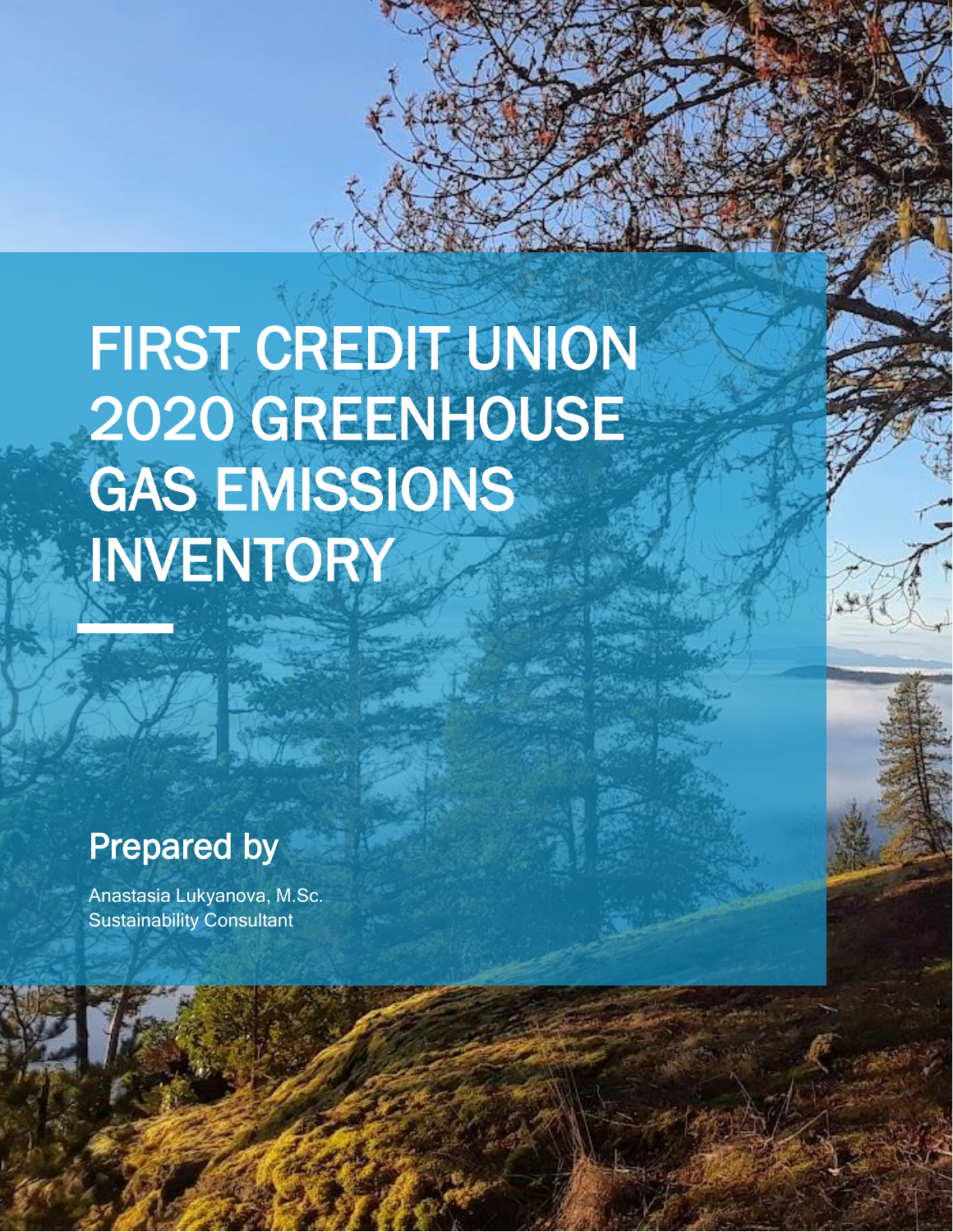| <b>INTRODUCTION</b>                           | $\mathbf{3}$ |
|-----------------------------------------------|--------------|
| <b>WHAT IS INCLUDED IN THE GHG INVENTORY?</b> | 4            |
| <b>GHG EMISSIONS SUMMARY</b>                  | 5            |
| YEAR-OVER-YEAR COMPARISON                     | 6            |
| <b>STAFF COMMUTING</b>                        | 7            |
| <b>NATURAL GAS</b>                            | 8            |
| <b>PAPER USE</b>                              | 9            |
| <b>CONCLUSION</b>                             | 10           |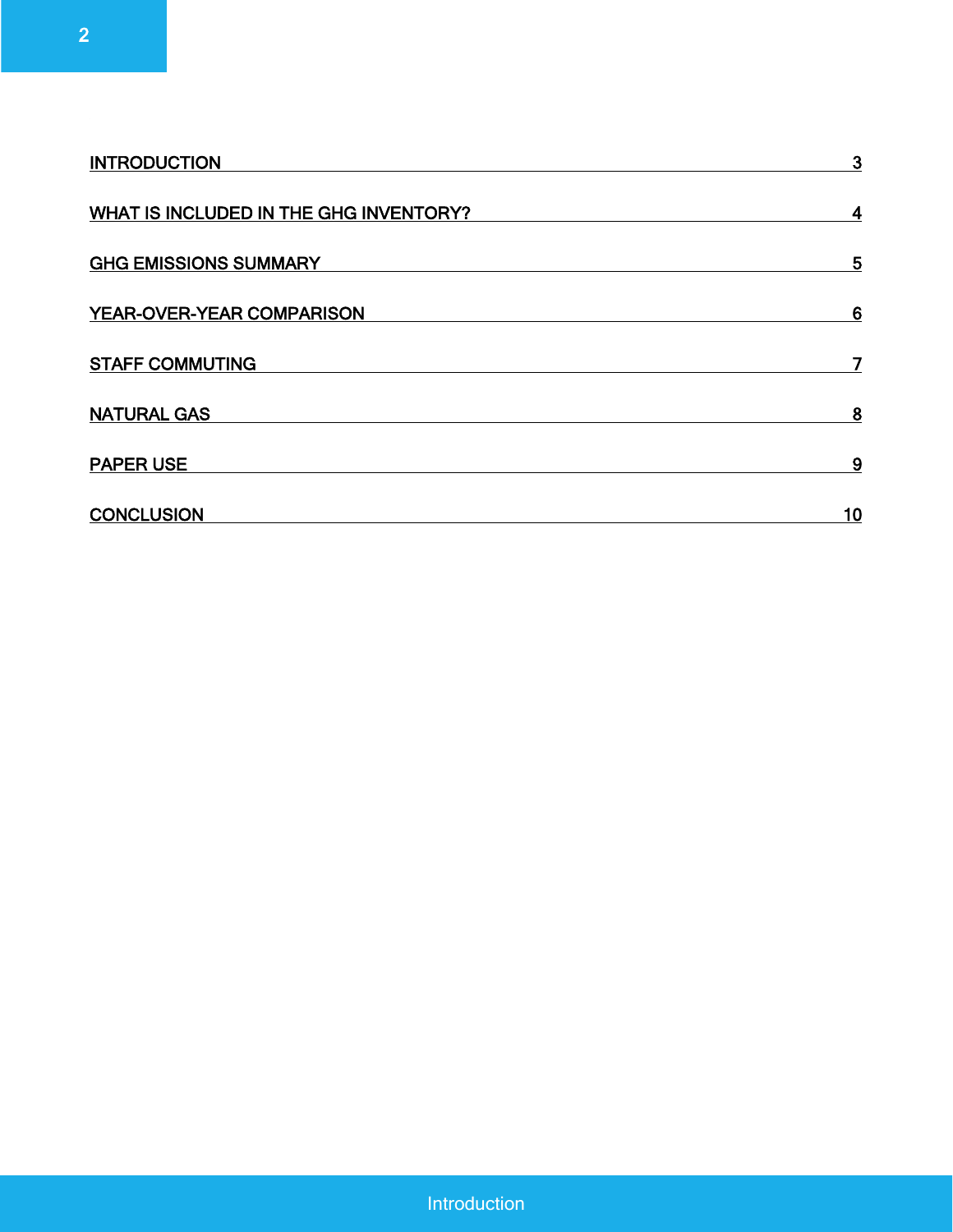# <span id="page-2-0"></span>Introduction

In 2019, First Credit Union (FCU) set sustainability as one of its strategic priorities. As the first step, FCU measured the baseline greenhouse gas (GHG) emissions associated with their operations for the 2018 calendar year. FCU has since established a green team and implemented a suite of environmental initiatives.

Key initiatives implemented to reduce emissions include:

2020

• Bike racks installed at all branch locations

#### 2019

- FCU Green Team formed to action environmental goals
- Employee e-bike program implemented
- Composting and recycling programs introduced
- Waste audit completed
- Environmental impact guidelines approved by Board

<span id="page-2-1"></span>This report measures FCU's GHG emissions for the 2020 calendar year and compares them to the 2018 baseline.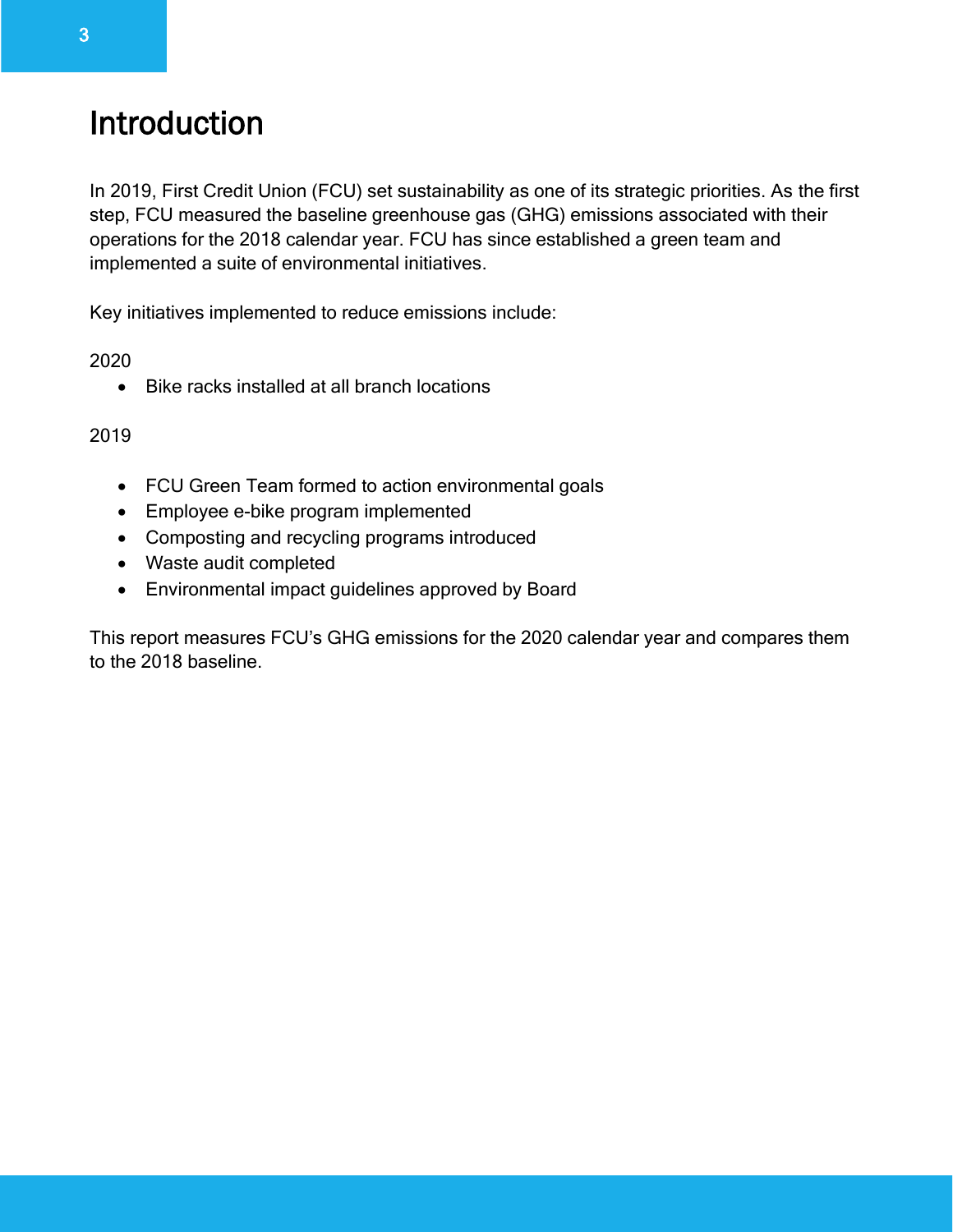### What is Included in the GHG Inventory?

The GHG emissions were measured in accordance with the GHG Protocol Corporate Standard using the operational control approach. The GHG Protocol was developed by the World Resources Institute and World Business Council for Sustainable Development and is the most widely-used standard for greenhouse gas accounting. The full protocol can be accessed at [https://ghgprotocol.org/.](https://ghgprotocol.org/) The inventory included the following activities:

#### SCOPE 1 (DIRECT EMISSIONS)

This scope includes direct emissions from company facilities and company vehicles. Natural gas used for building heating and fuel for community cruisers were included under Scope 1.

#### SCOPE 2 (INDIRECT EMISSIONS)

This scope includes purchased electricity. Electricity use does not generate emissions in the company buildings directly, but it has upstream emissions from electricity generation which is what is being measured. BC Hydro electricity usage was included under Scope 2.

#### SCOPE 3 (INDIRECT, OPTIONAL TO MEASURE)

Scope 3 can include any other emissions indirectly related to FCU's operations. Under the GHG Protocol, Scope 3 activities are optional to include, but the best practice is to include relevant and significant emission sources. Staff commuting, air travel, reimbursed mileage, paper use, and waste were measured under Scope 3 for FCU.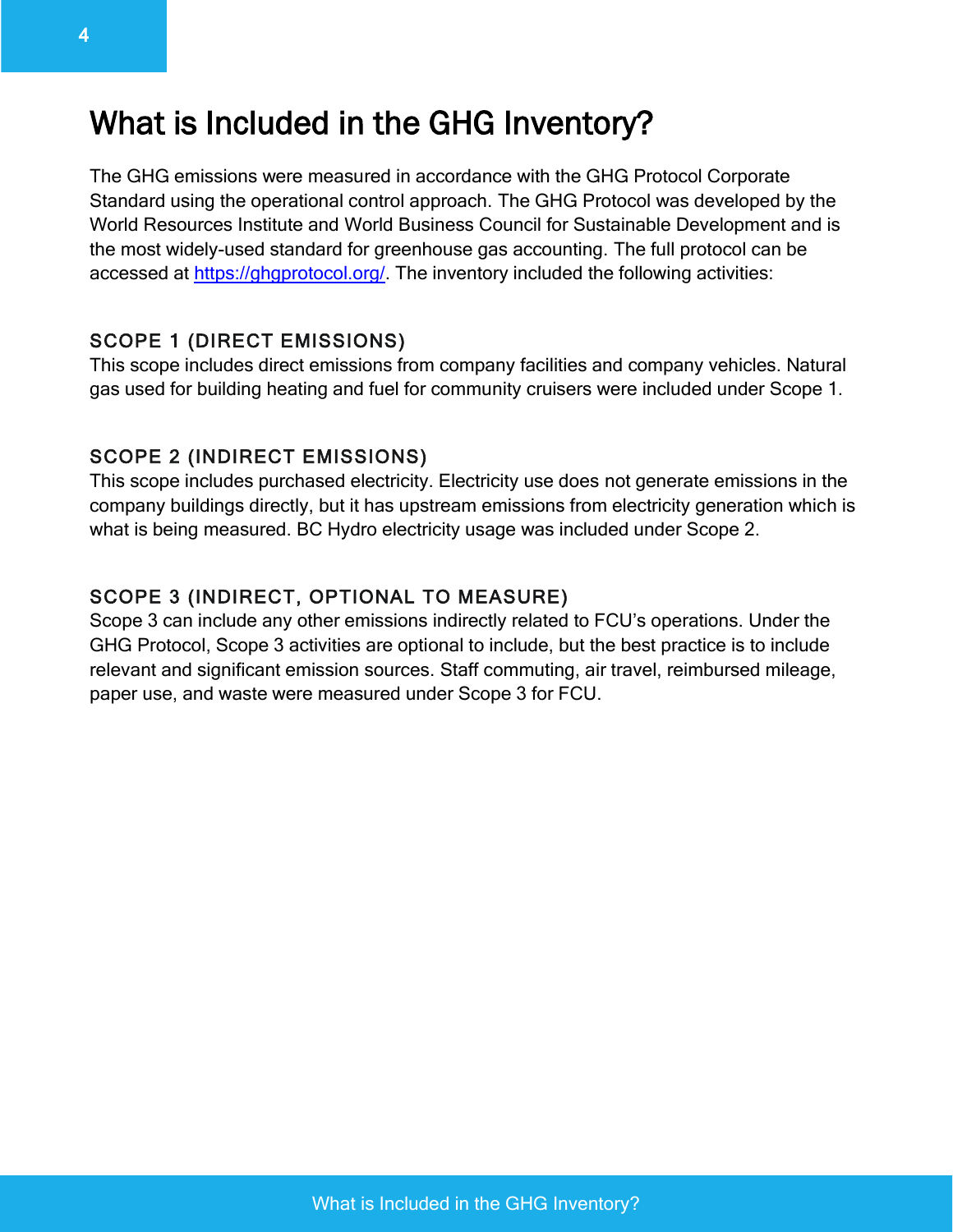# <span id="page-4-0"></span>GHG Emissions Summary

The total GHG emissions in 2020 were 86 tCO<sub>2</sub>e (tonnes of carbon dioxide equivalent), with most of the emissions coming from the top three sources: staff commuting, natural gas use, and paper use.

Total Emissions (tCO<sub>2</sub>e):

86

<span id="page-4-1"></span>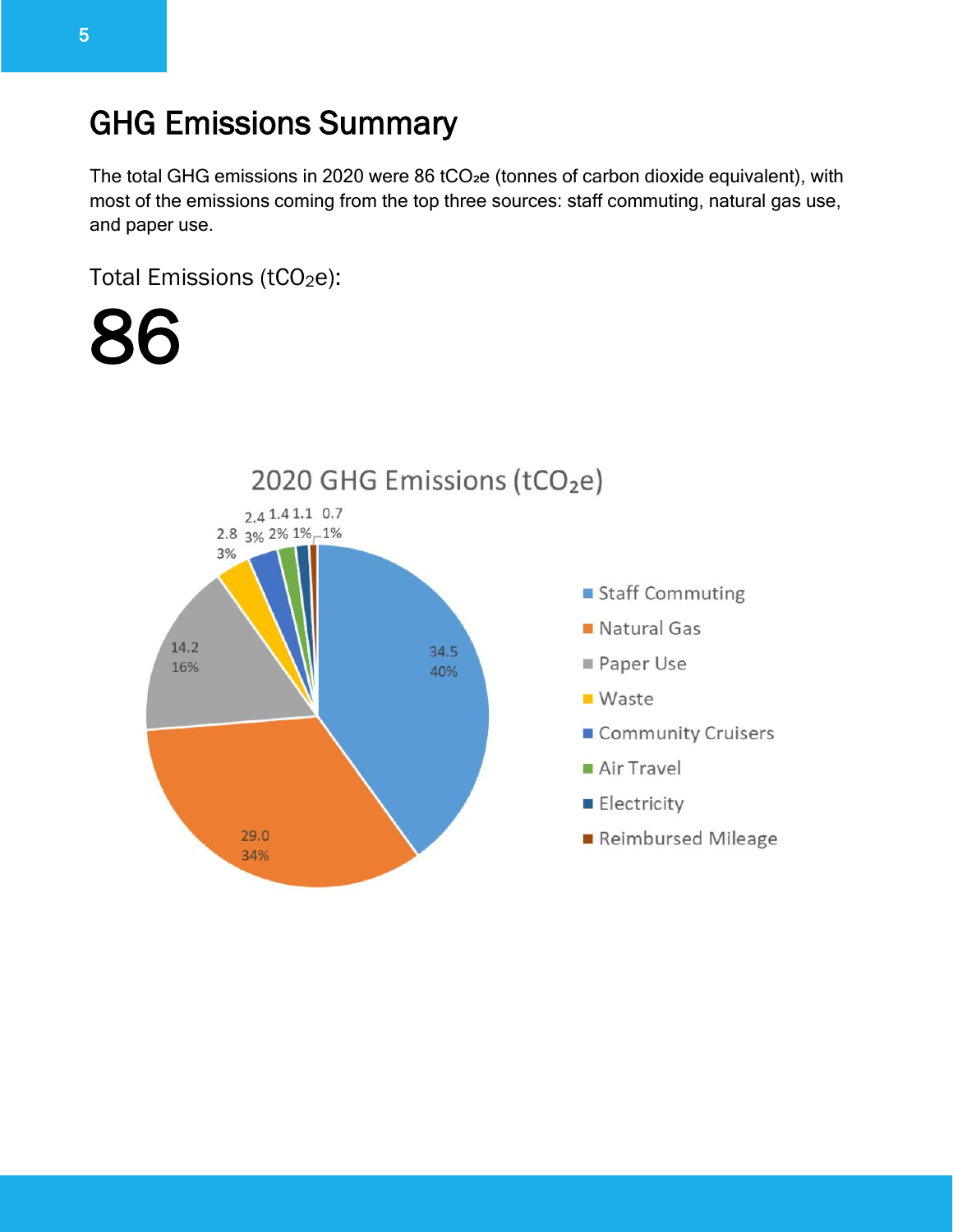### Year-Over-Year Comparison

Total emissions in 2020 were 86 tonnes of CO<sub>2</sub>e, 27% lower than in 2018. The biggest absolute reductions were in emissions associated with paper use (18.5 tonnes) and air travel (9.8 tonnes).

| <b>Emissions (tCO2e)</b>  | 2018  | 2020 | <b>Change</b>                   | % Change |
|---------------------------|-------|------|---------------------------------|----------|
| <b>Staff Commuting</b>    | 40.6  | 34.5 | 6.1                             | $-15%$   |
| <b>Paper Use</b>          | 32.6  | 14.2 | 18.5                            | $-57%$   |
| <b>Natural Gas</b>        | 22.7  | 29.0 | 6.2                             | 27%      |
| <b>Air Travel</b>         | 10.9  | 1.1  | 9.8<br>٠                        | $-90%$   |
| <b>Community Cruisers</b> | 5.3   | 2.4  | 2.9<br>$\overline{\phantom{0}}$ | $-54%$   |
| <b>Electricity</b>        | 3.2   | 2.8  | 0.4                             | $-12%$   |
| <b>Waste</b>              | 1.7   | 1.4  | 0.3                             | $-17%$   |
| <b>Reimbursed Mileage</b> | 0.9   | 0.7  | 0.2<br>$\overline{\phantom{0}}$ | $-23%$   |
| <b>TOTAL</b>              | 118.0 | 86.0 | 31.9                            | $-27%$   |



#### Total GHG Emissions (tCO<sub>2</sub>e)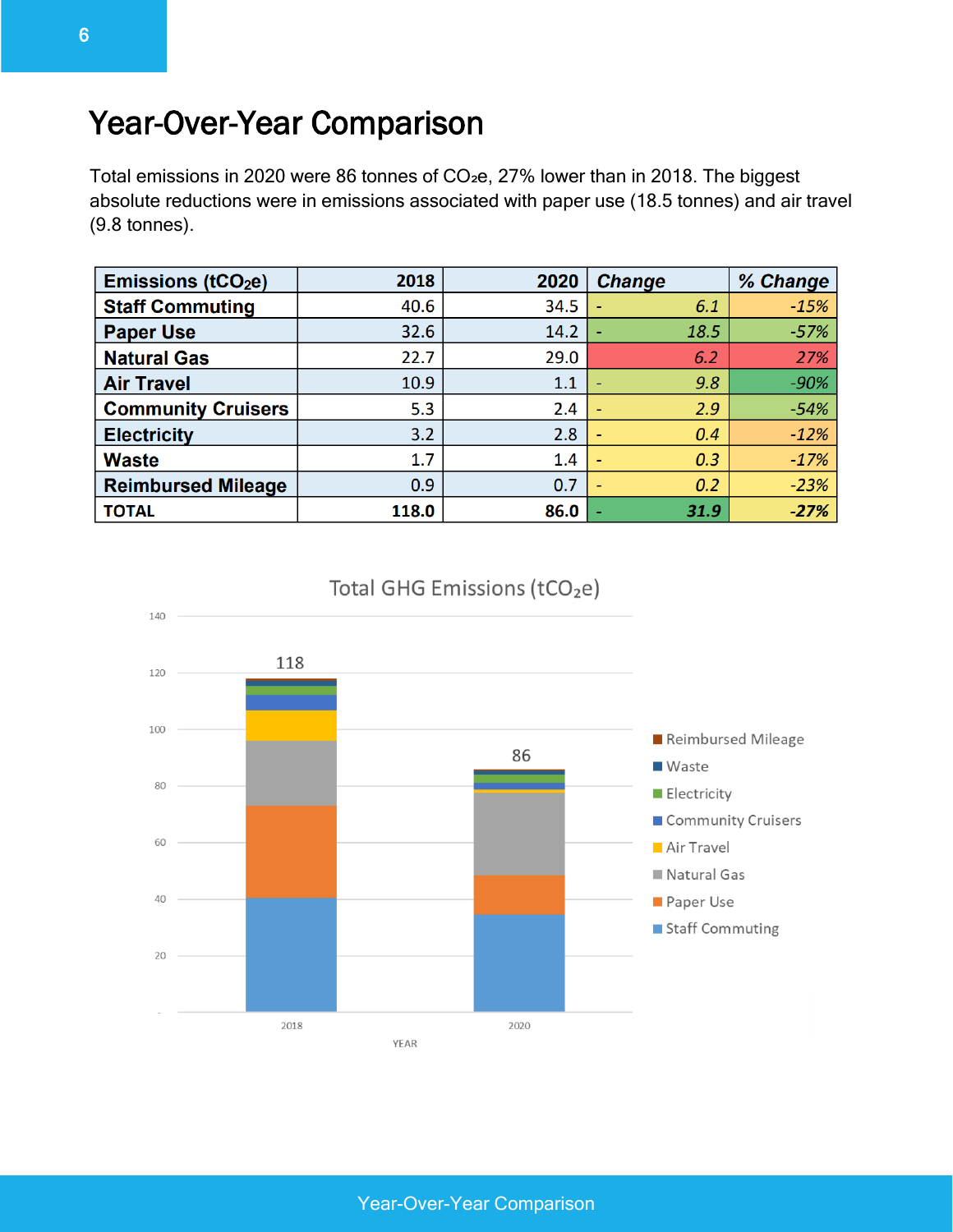# <span id="page-6-0"></span>Staff Commuting

Total 2020 Emissions ( $tCO<sub>2</sub>e$ ): Change from 2018:



Staff commuting emissions were measured through an online survey. About 70% of employees responded to the survey. For those who did not respond, emissions were estimated using per employee average. While some employees worked from home in 2020 due to the pandemic, many continued to commute. In addition, FCU opened another branch in the Comox Valley where commutes tend to be longer.

In the survey, some employees indicated that they have recently adopted more sustainable commuting modes, which is likely attributed to green team efforts:

"I bought an e-bike using our e-bike program and have been riding it to work a couple of days a week in the spring and summer months."

"I rode my e-bike for about four months in 2020."

"I want to sell my car this year and get an e-bike instead!"

"In the past couple of years I have focused on walking/biking to work on nice days (largely because of the focus we have had on reducing our GHG emissions at work). Sometimes this wasn't practical because I had meetings during the day that I needed a vehicle for. It also didn't feel very practical on days that I needed to "dress up" for work. Using our electric bike at work inspired me to purchase my own electric bike - and that was a game changer. Riding my electric bike was easy and convenient (so much so that I could even wear my professional clothes on my bike!) It became even more convenient when we installed bike racks at the admin building. Many thanks to the green team for all the work you are doing to make it easy for us to get to work in a sustainable way."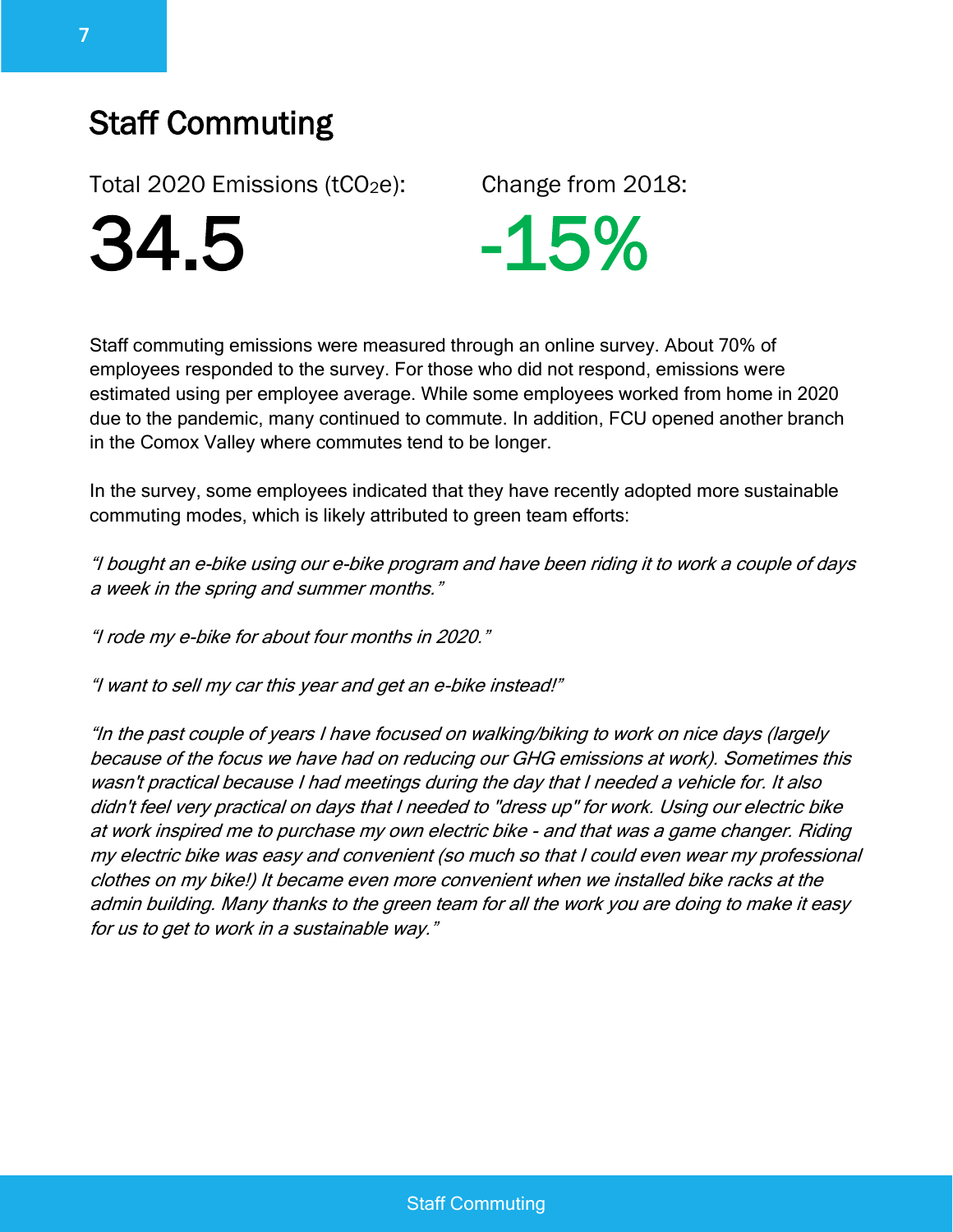### 6% **SUV** None - I worked from home  $9%$ 36% Small Car Medium Car Pickup Truck 13% **Biking** ■ Walking 28%

### 2020 Main Commuting Mode Breakdown

# <span id="page-7-0"></span>Natural Gas

Total 2020 Emissions (tCO<sub>2</sub>e): Change from 2018:

29 +27%

Natural gas emissions increased by 27% due to the addition of Courtenay branch as well as increases in gas use for both Cumberland and Powell River branches. This could be due to colder weather and/or renovations at the Powell River branch.

Note that natural gas emissions are much higher than electricity emissions. This is because natural gas is a fossil fuel and electricity in BC is primarily hydro and very low-carbon.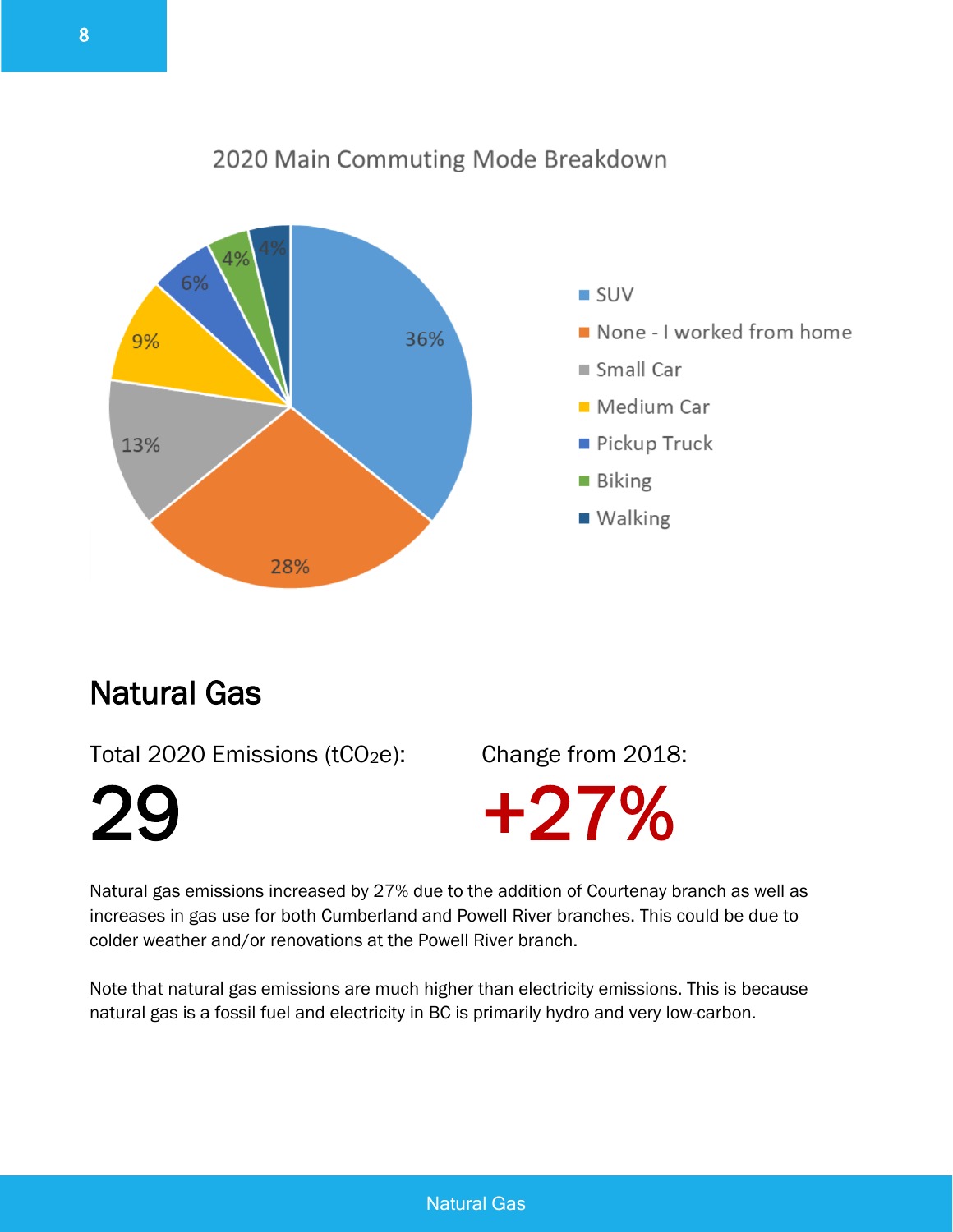

### Natural Gas Emissions (tCO<sub>2</sub>e)

### <span id="page-8-0"></span>Paper Use

Total 2020 Emissions ( $tCO<sub>2</sub>e$ ): Change from 2018:

14.2 -57%

Emissions associated with paper use decreased significantly when compared to 2018, a 57% reduction. Internal use of copy paper was reduced significantly, and there was a reduction in paper use associated with mailing statements as well.

Pandemic was a contributing factor to the decrease in paper use as it resulted in a shift to edocuments, use of e-signatures, a virtual Annual General Meeting, and encouraging memebers to do their banking online, including e-statements.